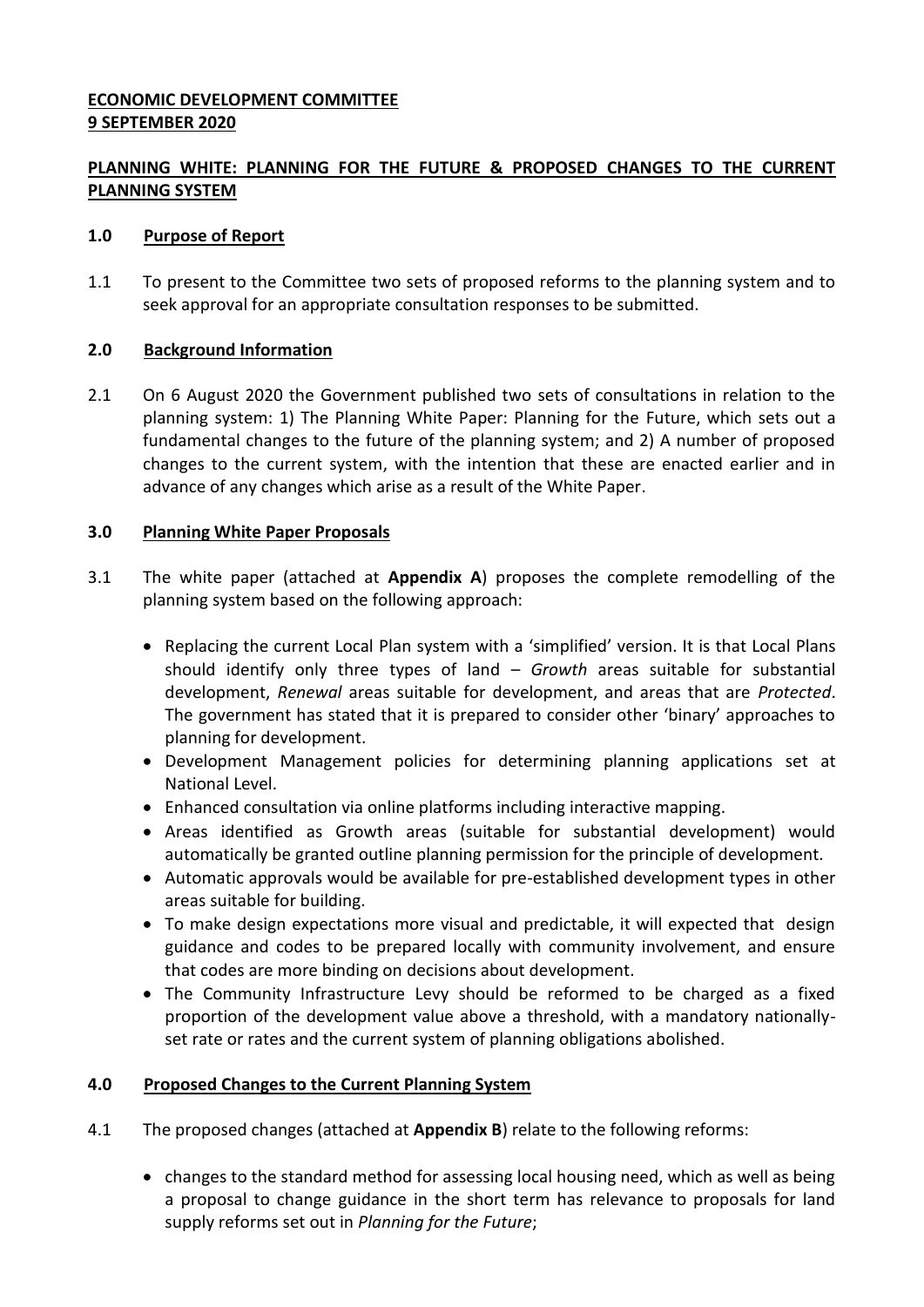- securing of First Homes, sold at a discount to market price for first time buyers, including key workers, through developer contributions in the short term until the transition to a new system;
- temporarily lifting the small sites threshold below which developers do not need to contribute to affordable housing, to up to 40 or 50 units to support SME builders as the economy recovers from the impact of Covid-19;
- extending the current Permission in Principle to major development so landowners and developers now have a fast route to secure the principle of development for housing on sites without having to work up detailed plans first.

## **5.0 District Council Response**

- 5.1 The Planning White Paper identifies a number of issues and problems with the planning system which it is argued cannot be addressed by further incremental changes to the existing system. The Government therefore proposes a series of fundamental changes to the Planning System, ones which will have a significant impact on the built environment of Newark and Sherwood, the development industry, local communities and District Council's planning service.
- 5.2 The White Paper contains 37 consultation questions and the Council's proposed detailed response is included at **Appendix C**. Those questions highlighted in grey are not particularly aimed at Local Planning Authorities (LPA) and 4 of the proposals do not have consultation questions. The proposed response has been drawn up by officers following discussions with the Local Development Framework Task Group. In considering the District Council response it was felt the following key issues needed to be highlighted to the Committee:
	- 1. Whilst the document is titled as a 'White Paper,' and it is intended that legislative and regularity changes required will follow shortly afterwards, the proposals lack a significant amount of detail which makes it challenging to properly judge the impact of many of the proposals.
	- 2. Whilst focusing on continuing to find ways to address the housing crisis is welcomed, unfortunately this appears to be in many places to the exclusion of all other concerns which need to be addressed. Matters in relation to specialist housing such as Gypsies and Traveller provision and type and tenure of housing are little discussed. Issues such a climate change, town centres, sustainable economic growth are raised but then not discussed in any particular detail, nor are the impact of the proposed changes on these subject areas.
	- 3. Place making is confused with design of place; this may seem to be a matter of semantics and clearly good design is at the heart of place making but in order for the Local Planning Authority or anybody else to create positive change intervention in the build environment needs to occur. If the current planning policy tools to do this are no longer available how will this occur? Similarly good design is confused with 'beautiful' design and it is proposed to reward beauty in development proposals.
	- 4. Shifting of costs, risks and responsibilities to Local Planning Authorities; whilst simultaneously removing local discretion and decision making powers. Examples include: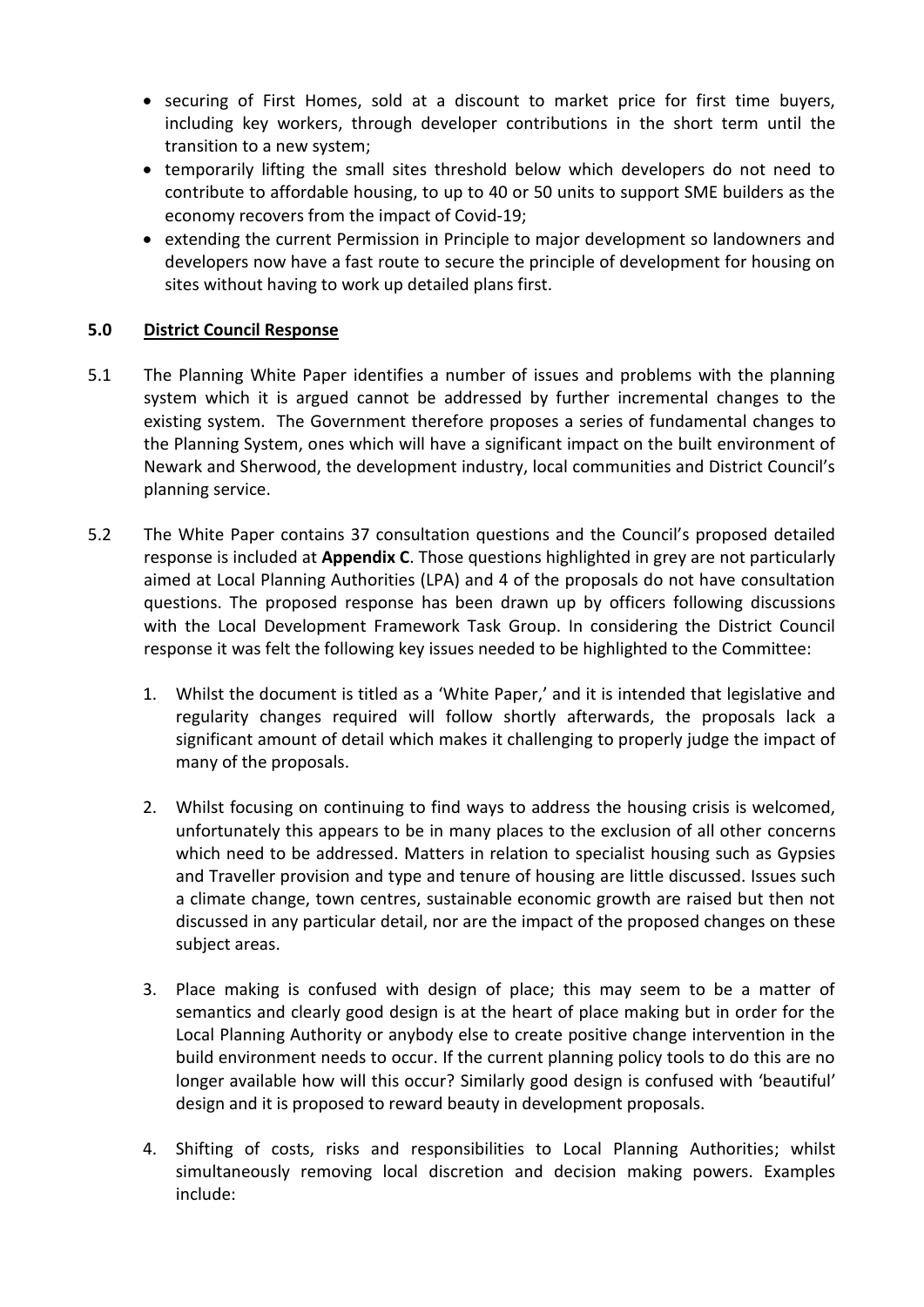- a. Given the requirement to frontload the Local Plan process by effectively granting outline consent through allocating sites for growth this means that a significant proportion of the cost of technical work required to support consent will likely have to be shouldered by the LPA. It also seems unlikely that such a process could be completed in 30 months.
- b. The new Infrastructure Levy will be payable upon completion which could result in no contributions being secured in the event of a developer collapsing leaving the District Council to pick up the responsibility for mitigating the impact of the development. Equally, there is an issue with the defbinition of 'completion' with development sites perhaps not reflecting the total numbers approved, often due to various re-plans and site constraints. The levy will also remove the direct link between development and the contributions that mitigate its impact; making it harder to demonstrate to the public the positive benefits of new development.
- c. With development management policies nationalised and many forms of development having deemed consent local involvement will be restricted to matters of design and without the certainty of a planning consent the LPA may well become involved in many more enforcement matters.
- 5.3 With regards to the proposed changes to the current system the Council's proposed responses are attached at **Appendix D**. The Council is concerned that the proposed standard methodology for new housing (which would also be used as part of the Planning White Paper) will result in significantly higher housing requirements. Research by Litchfield Planning Consultancy (with which the District Council agrees) concludes that our annual requirement for new dwelling would rise from 454 dwellings per annum to 764 dwellings per annum. Taken as a whole Nottinghamshire & Derbyshire would see a 39% increase in housing requirements. Without careful consideration of the impact of increasing housing figures inflating need will not in itself deliver additional dwellings simply unrealistic delivery figures. A lack of demonstrable 5 year land supply will simply impose (presuming the binary categorisation is 'overruled in such circumstances') more pressure for housing on sites which are not formally promoted, agreed, or managed by a plan process. It has been consistently proven that there is sufficient supply of planning permissions nationally and locally for housing. The issue is implementation of planning permissions.
- 5.4 There is also serious concern about raising the threshold for the provision of affordable housing to up to 50 dwellings. 57% of the supply of affordable housing in NSDC, secured from planning conditions last year were from sites below the proposed threshold of 50%. Officers are currently preparing more information on the impact of these proposed changes which will be shared with the Committee.

### 6.0 **Equalities Implications**

6.1 The government's consultation documents ask questions regarding the Public Sector Equality Duty however no equalities impact assessments have been published.

### **7.0 Financial Implications – FIN20-21/5241**

7.1 There are no direct financial implications arising from this report with regards to responding to the proposed changes. However as and when the proposed changes are finalised the Council will need to consider resourcing and budgets to deliver the proposed reforms.